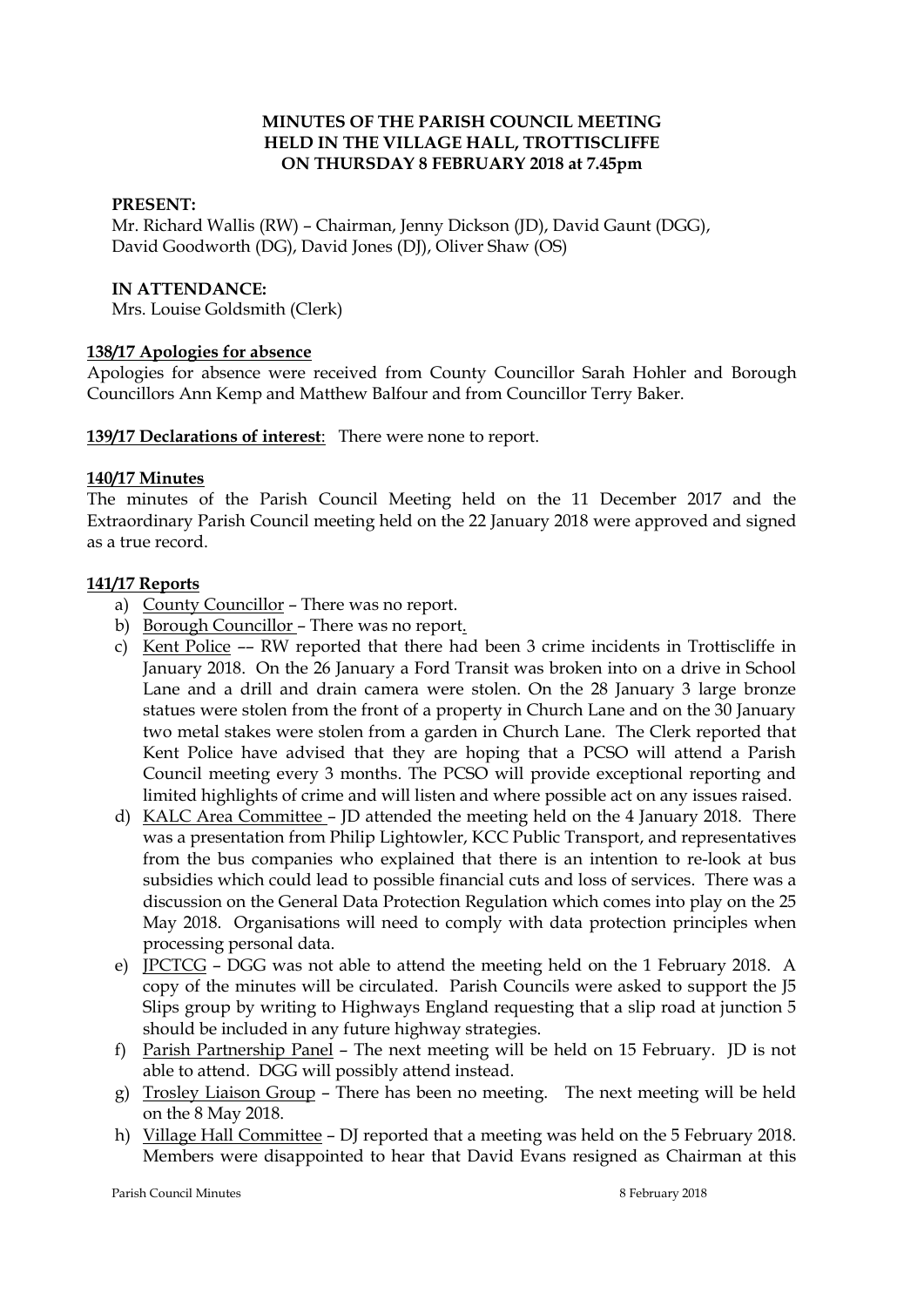meeting. The Clerk was asked to send Mr. Evans a letter from the Parish Council thanking him for contribution over the years to the running and maintenance of the village hall.

i) Tree Warden - The Clerk will place the correct date for the next walk due to be held on Saturday 12 May 2018 on the website, noticeboards and in The Pilgrim. Members agreed to make a donation of £50.00 towards the Kent Tree Warden Scheme which provides training, support and advice to the tree warden Neil Moulton.

## **142/17 Matters arising**

- a) Parish Plan/Emergency Plan RW and DG hope to circulate a draft Emergency Plan before the next meeting.
- b) T&MBC Call for Sites/Development of the Local Plan T&MBC has advised that the consultation documents on the draft Local Plan have been delayed because they have had to re-assess their calculations for the number of new homes required to be built following the publication of new methodology from the Government.
- c) Progress with a Community Bid for The Plough Inn Members noted that the community group, Trosley Heritage Group, shall now be the bidder for the public house supported by the Parish Council. Their current legal status is a private company, limited by guarantee, and it is their intention to convert this company into a ' community benefit society' at a later date, aided by the Plunkett Foundation. A market appraisal has been done and the Trosley Heritage Group are in the process of drafting a business plan.
- d) Parish Council Website The Clerk explained that the Parish Council could look to appoint a contractor to design and maintain a new website. An initial quote from a company that provides this service to Hadlow and Ightham Parish Councils indicate that set up costs could be £1000.00 and maintenance costs would be £50.00 per hour. Alternatively, the Parish Council could look to link up with the village website again. The Clerk has approached Ann Kemp about doing this. It was agreed that the Clerk should investigate this option further to see how it could work and whether the Clerk could have access to update.
- e) Proposal to plant a permanent Christmas Tree on the village green DG explained that it is very difficult to erect and anchor a tree in the ground each year and that planting a permanent tree might be a solution. It was agreed that the tree should not grow more than 15 feet in height. The Clerk was asked to consult with the Tree Warden about suitable trees. Alternatively, it was suggested that a concrete plug could be installed in the ground which would make the erection of a Christmas Tree easier. DG agreed to investigate this further.

### **143/17 Finance & Policies**

Statement of payments to be made and income received

# **Balances as at 8 February 2018**

| $\cdots$ $\cdots$ $\cdots$ $\cdots$ |            |
|-------------------------------------|------------|
| <b>National Savings Account:</b>    | £1,692.64  |
| Nat West TPC TCC Account:           | £20,485.89 |
| Nat West TPC Reserve Account:       | £23,084.08 |
| Nat West TPC Current Account        | f. 128.95  |

### **Receipts:** NS&I Interest for 2017 - £7.94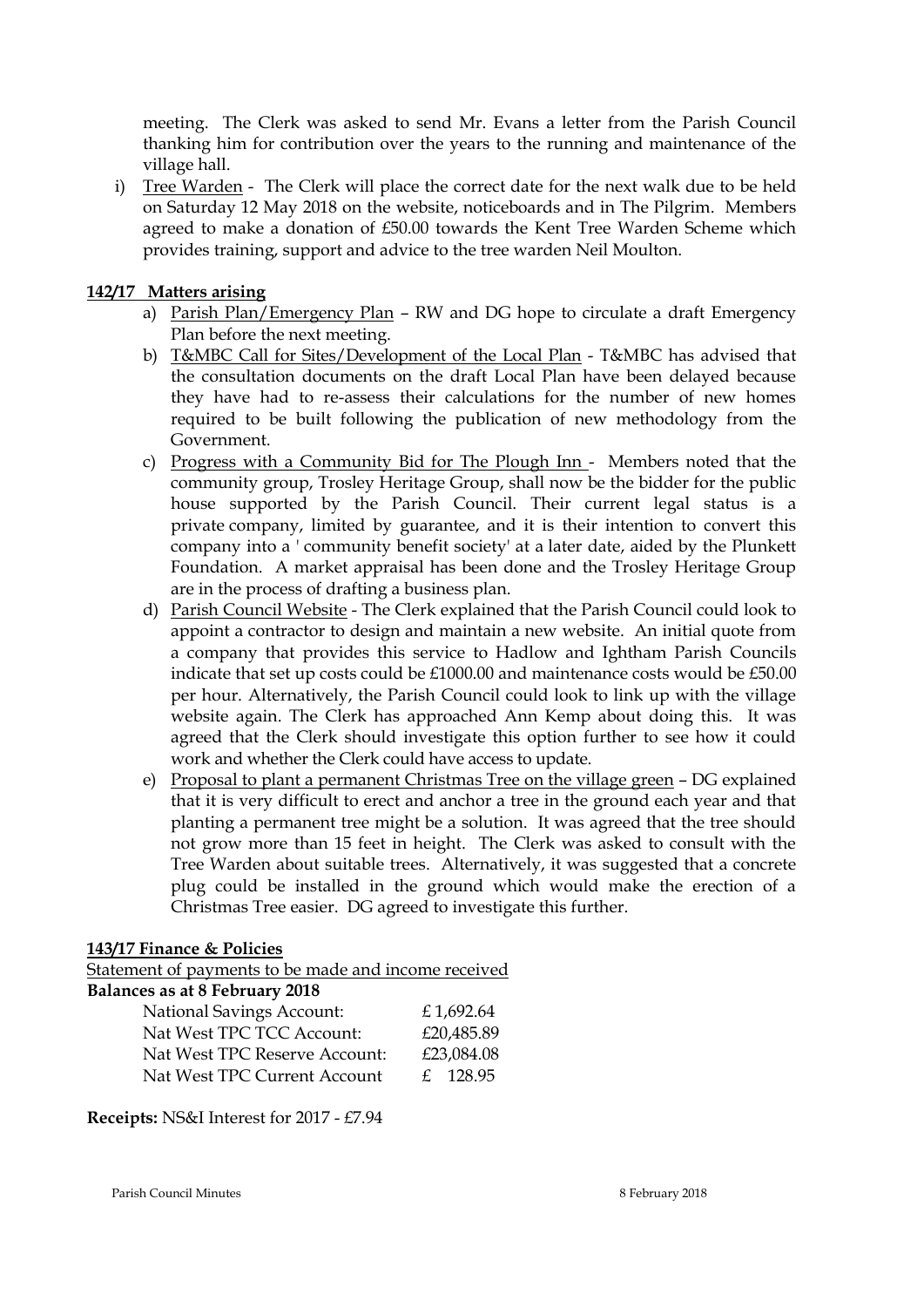## **Cheques for signature TPC Current Account:**

| Supplier                 | Description                                                         | Cheque | Amount    |
|--------------------------|---------------------------------------------------------------------|--------|-----------|
|                          |                                                                     | Number |           |
| Mrs L S Goldsmith        | (Salary 4 weeks)                                                    |        |           |
|                          | $(11/01/18 - 08/02/18)$                                             | 000157 | £164.48   |
| HMRC                     | (Clerks Tax)                                                        | 000158 | £ 109.20  |
| Mrs L S Goldsmith        | (Clerks Expenses)                                                   | 000159 | £ 93.74   |
| Viking                   | (Stationery)                                                        | 000160 | £ 34.25   |
| Four Seasons Gardens Ltd | (Recreation Ground works)                                           | 000161 | £895.10   |
| D. Wanstall              | (Christmas Tree)                                                    | 000162 | £75.00    |
| South East Water         | (Allotment water supply)                                            | 000163 | £ 31.11   |
| <b>CPRE</b>              | (Annual Membership)                                                 | 000164 | $£$ 36.00 |
| Four Seasons Gardens Ltd | (Playground repairs)                                                | 000165 | £790.64   |
| Kent Tree Wardens        | (Donation)                                                          | 000166 | $£$ 50.00 |
| <b>Total</b>             |                                                                     |        | £2,279.52 |
|                          | Transfer from TPC Reserve Account to TPC Current Account: £2,300.00 |        |           |

### **Cheques for signature TPC TCC Account:**

| <b>EDF Customers PLC</b> | Electricity Bill | 000009 | £267.25 |
|--------------------------|------------------|--------|---------|

- a) Cheques for signature: The Chairman proposed that the cheques listed above be signed. Agreed
- b) Bank Mandate deferred to the next meeting

### **144/17 Members of public**:

A member of public has contacted the Parish Council requesting that passing bays are put on Pilgrims Way. Another member of the public has complained about the number of potholes on Taylors Lane.

### **145/17 Planning**

a) Applications

1] TM/18/00253/TNCA – Oast House Lodge, Taylors Lane, Trottiscliffe White Beam Tree – to fell as leaning against boundary fence. *Resolved: No objection*

b) Decisions from T&MBC:

1] TM/17/01522/FL – Plough Inn, Taylors Lane, Trottiscliffe, ME19 5DE

Change of use from A4 public house to C3 two bed residential dwelling including demolition of existing single storey side extension, new roof to remaining single storey side extension. *Refused*

2] TM/17/01438/LB – Plough Inn, Taylors Lane, Trottiscliffe, ME19 5DR

Listed Building Application: Demolition of single storey side extension undertaking internal and external alterations to facilitate proposed change of use from public house to a dwelling house. *Refused*

3] TM/17/03391/FL – The Lillies, Taylors Lane, Trottiscliffe

Proposed side and loft extension. *Approved*

### c) Other planning matters

1] Whitaker Cottage – unauthorised use as separate dwelling. Enforcement are carrying out further investigations with respect to planning permissions for the site

Parish Council Minutes 8 February 2018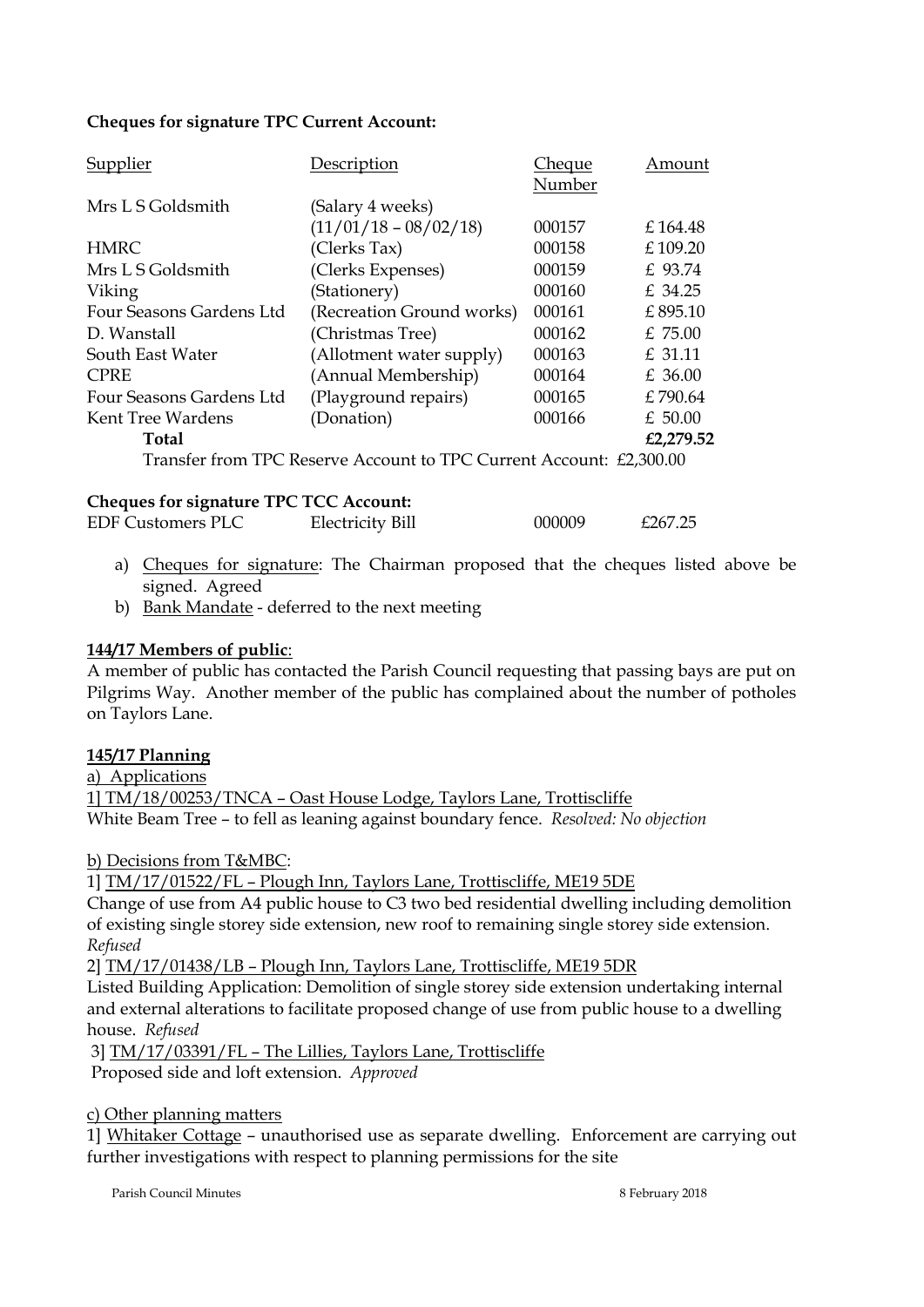2] 17/00102/USEH - The Nursery Taylors Lane, Trottiscliffe, regarding alleged unauthorised residential use. Enforcement are carrying out an investigation to determine if a breach of planning control has occurred.

3] Community Asset Register - Members discussed possible buildings that could be considered to be added to T&MBC Community Asset Register. The Clerk was asked to obtain a list of Listed Buildings in the village. Members were asked to bring ideas of any buildings that should be considered for this Register to the next meeting.

# **146/17 Highways, Footways and Footpaths**

# 1] Reported Faults

i) 306682 – Members expressed disappointment with the recent refurbishment of the white lining within the traffic calming section on Taylors Lane/The Street/Addington Lane and the number of potholes in the village. The Clerk was asked to request a meeting with The Highways Steward to discuss these 2 issues and other highway issues in the village including the number of potholes on Taylors Lane.

ii) 325587 – Addington Lane – regular flooding on road – the Clerk has reported.

iii) 325590 Church Lane to Bramble Park – the Clerk has requested that the debris is removed.

iv) 325588 Pilgrims Way – the Clerk has requested a deregulation of the speed limit to 30mph. v) 325589 – Vigo Hill – the Clerk has put in a request for KCC to consider further traffic calming measures.

2] Damage to village green and posts – Some of the posts on the green opposite The George have been completely knocked over. A local resident has asked if the Parish Council would consider putting up a post and chain fence around the area to prevent this happening again and/or increase the kerb height. The Clerk was asked to find out who is responsible for replacing the damaged posts. OS agreed to find out what the neighbouring properties would prefer to see in place.

3] Passing places on Pilgrims Way – In response to a member of public's request for passing places on Pilgrims Way it was agreed that this should be discussed with the Highways Steward.

4] Litter Heroes – Members discussed T&MBC suggestion that each parish holds a litter pick event in March. Members agreed that it would be better to hold the event in April to allow more time for volunteers to come forward. The Clerk advised that T&MBC would be willing to lend the equipment. The Clerk was asked to place an article in The Pilgrims and to put posters on the noticeboards for a litter pick to take place on Saturday 28 April 2018. Timings and roads to be covered will be decided when the number of volunteers available to help is known. The Clerk will need to prepare a full risk assessment.

# **147/17 Open Spaces, Recreation Ground and Allotments**

1] Recreation Ground and playground – The Clerk met with Four Seasons to discuss all of the repairs to the playground and fencing they have undertaken which were picked up in the RoSPA report. The Clerk will obtain a quote for replacing the horse springer in the play area which is rotting. The Clerk will also arrange for a sign to be installed on the netball post about the dangers of hanging off the post which was mentioned in the RosPA report. The Clerk was asked to request that Four Seasons place some more wood-chip down on the area to the side of the village hall to improve the access. A more robust padlock is needed for the gate to the play area.

2] Allotments – DJ reported that he is in the process of collecting the annual fees due from each allotment holder.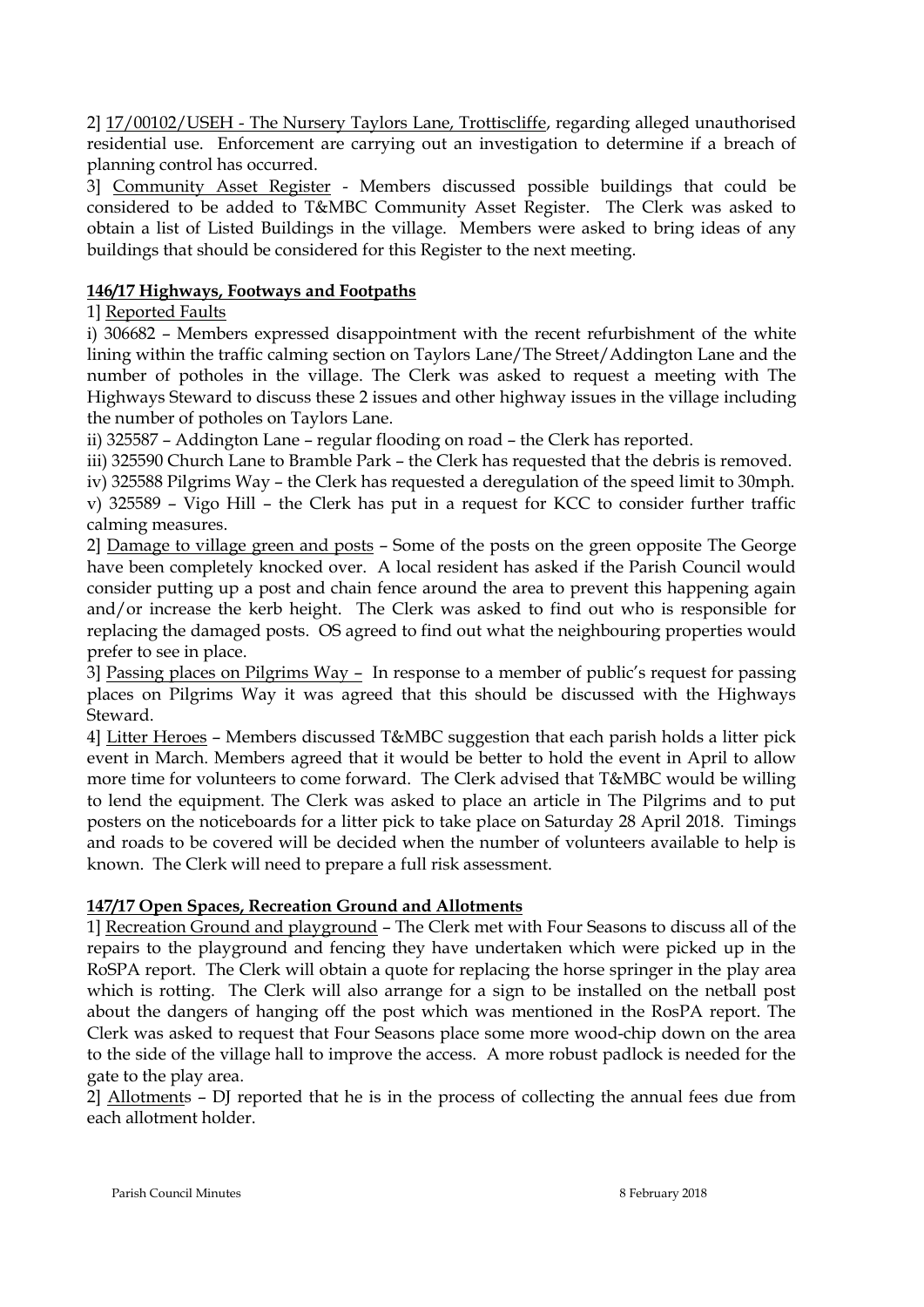4] Request from Trottiscliffe School regarding field behind the allotments - Trottiscliffe School has submitted a formal request to use this land for educational purposes to extend the outdoor learning. The school are keen for a lease agreement to be drawn up and signed so that they can get on with the project. It was **resolved** that the Clerk will approach KALC to see if they can assist with drawing up a draft agreement or can suggest someone that could. DG offered to find out if solicitors he knew could assist.

# **148/17] Correspondence**

## a) For Information

- 1] Area 2 Planning Committee 28 February 2018
- 2] Joint Transportation Board 12 March 2018
- 3] Parish Partnership Panel 15 February 2018
- 4] Standards Committee 5 March 2018
- 5] KALC Area Committee Meeting TBC

# b) On Circulation

- 1] KALC Minutes of meeting held on 4 January 2018
- 2] KALC Minutes of AGM held on 18 November 2017
- 3] Clerk & Councils Direct January 2018
- 4] Trosley Liaison Group Notes/Actions from meeting held on 10 October 2017

# c) Requiring Attention:

1] Kent Mineral Sites Plan Options – Consultation – The Clerk had attended the public meeting organised by Ryarsh Parish Council to discuss the proposal for a quarry in Ryarsh. Representatives from KCC, who presented the proposal at the meeting, made it clear that this consultation is to seek the views of local residents which will inform a detailed technical assessment which will determine any allocation of sites. Soft sand is used to produce mortar and is in limited supply and there are no substitutes. KCC explained that more sand is required to meet the demands of the proposed construction of new homes and changes to the infrastructure. West Malling Sandpit in Ryarsh has the potential to produce 3.1mt of soft sand and 0.5mt of silica sand. The proposed site is 20.8 hectare and 12 hectares will be used. The quarry will have an operational life of 24 years followed by 5 years of restoration work. Access will be directly on to Roughetts Road then the A20. The village hall was packed and a number of issues were raised by concerned residents. Many residents felt that the village had suffered disproportionately enough and concerns were raised about exposure to the dust from silica sand. Residents also expressed concerns about the number and type of lorries that will be using Roughetts Road and the A20. Concern generally about noise and dirt on the roads and getting into local homes was also raised. Members discussed all of this information and asked the Clerk to prepare a response to object to the proposals to be approved at the next meeting.

2] J5 Slip Road – Highways Agency Consultation - Members **resolved** that the Clerk should write to Highways England and support the J5 Slip Group by requesting that they consider the inclusion of a slip road at junction 5 of the M25 in the Investment Strategy for 2020-25 Route Strategies.

3] On-street parking fees and charges Order Consultation - Members noted the consultation on T&MBC's review of fees and charges for on-street parking.

**149/17 Any Other Business:** There was none.